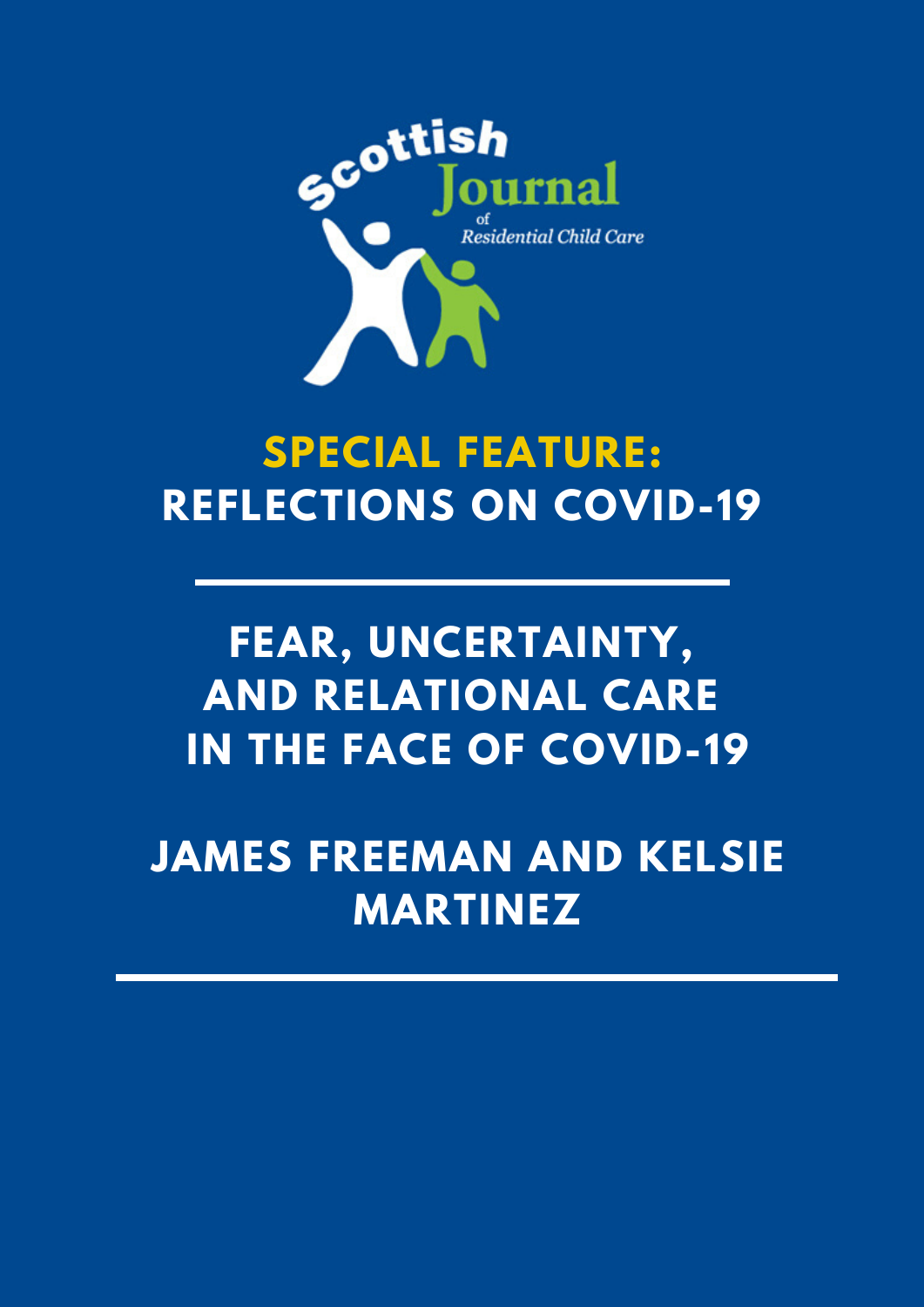# Fear, Uncertainty, and Relational Care in the Face of COVID-19

# **James Freeman**

With discussion questions by Kelsie Tatum Martinez

# **Abstract**

This article was first published in the April 2020 issue of CYC-Online and is republished by the SJRCC and CELCIS by permission of the authors and the publishers of CYC-Online. The COVID-19 pandemic is testing our resilience and our ways of living and being together. Being open about the fear this situation has caused is the first step in sorting out how to handle what is happening to us. Those caring for others have a role in holding their fear. This doesn't mean denying the threat is real, but means being honest, sensitive, and transparent with ourselves and others. In this challenging time, children in care need more of us than perhaps we think it is possible to give. They don't need us to panic or give in to our own sense of overwhelm. They need us to show love and be a source of strength.

# **Keywords**

COVID-19, residential child care, relational care, California

# **Corresponding author:**

James Freeman, jfreeman@casapacifica.org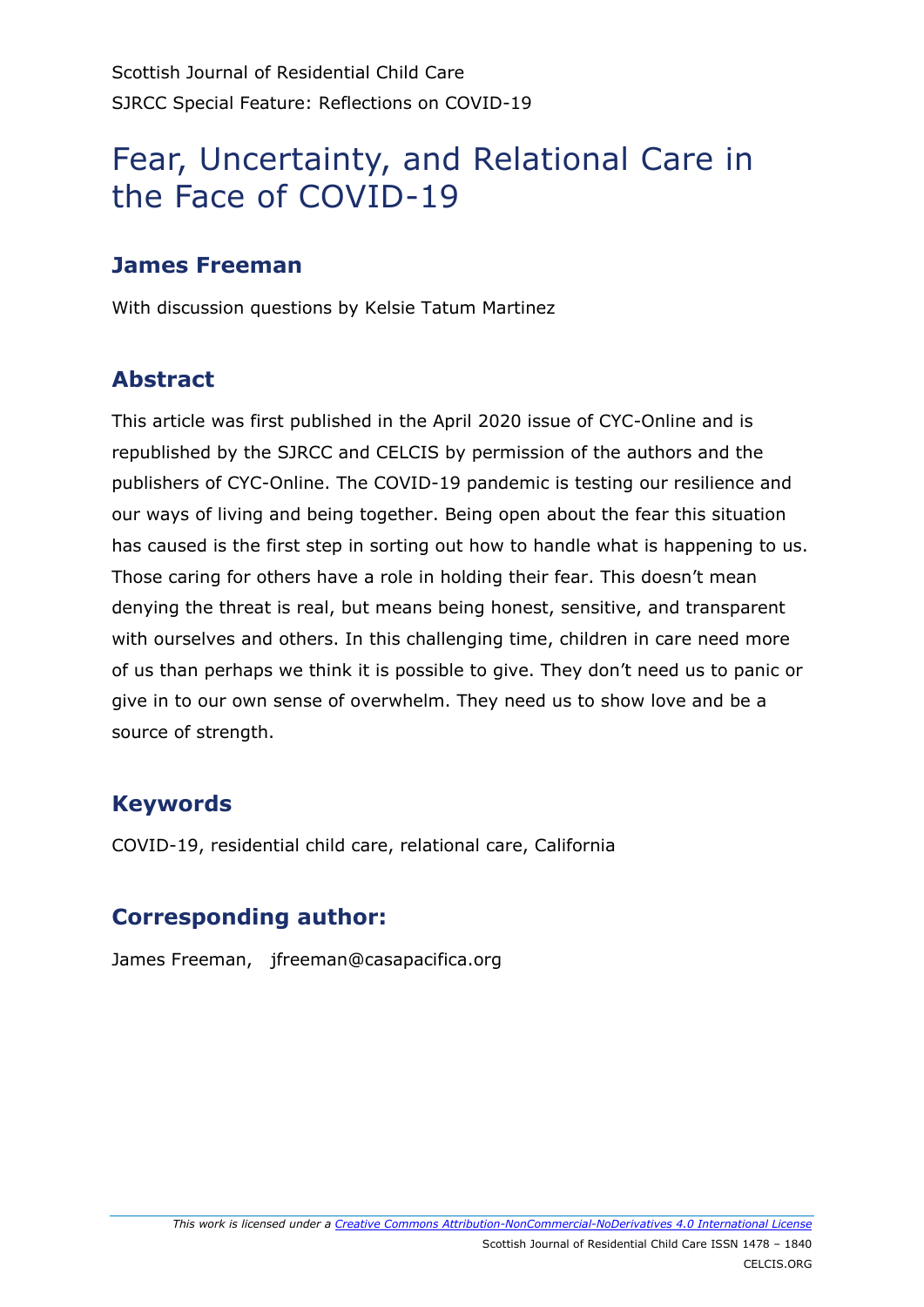This world keeps spinning faster Into a new disaster So I run to you (Lady Antebellum, 2009)

Over the past days and weeks, we have all been affected by the fear and reality of a dangerous virus spreading around the world. In many ways it's an invisible and uncontrollable threat which has altered our daily routines and plans. It's testing our resilience and our ways of living and being together. It's affecting us and those we care for and seems in many ways not to discriminate who it impacts.

As the crisis began to spread, I received updates from friends and colleagues across the United States, Canada, Bulgaria, Austria, Serbia, Kenya, and South Africa - all describing similar reactions and some governments declaring national emergencies. People and organisations began taking preventive and protective measures. The World Health Organization has since declared a pandemic and a 'public health emergency of international concern' (WHO, 2020). In California (the most populous state in the USA), the governor has instituted self-quarantine and 'stay safe at home' orders and announced that most schools will likely remain closed for the rest of the school year.

### **What we know**

The entire globe is under the threat of an infectious disease that originated in Wuhan, China and has since spread across the six regions the World Health Organization uses to monitor and analyse the population of our planet. Symptoms of the coronavirus disease 2019 (COVID-19) include fever, dry cough, and shortness of breath. The majority of cases result in mild symptoms but it can progress into a respiratory infection or acute respiratory distress (Heymann, Shindo, et. al., 2020). There is no vaccine or treatment for the disease.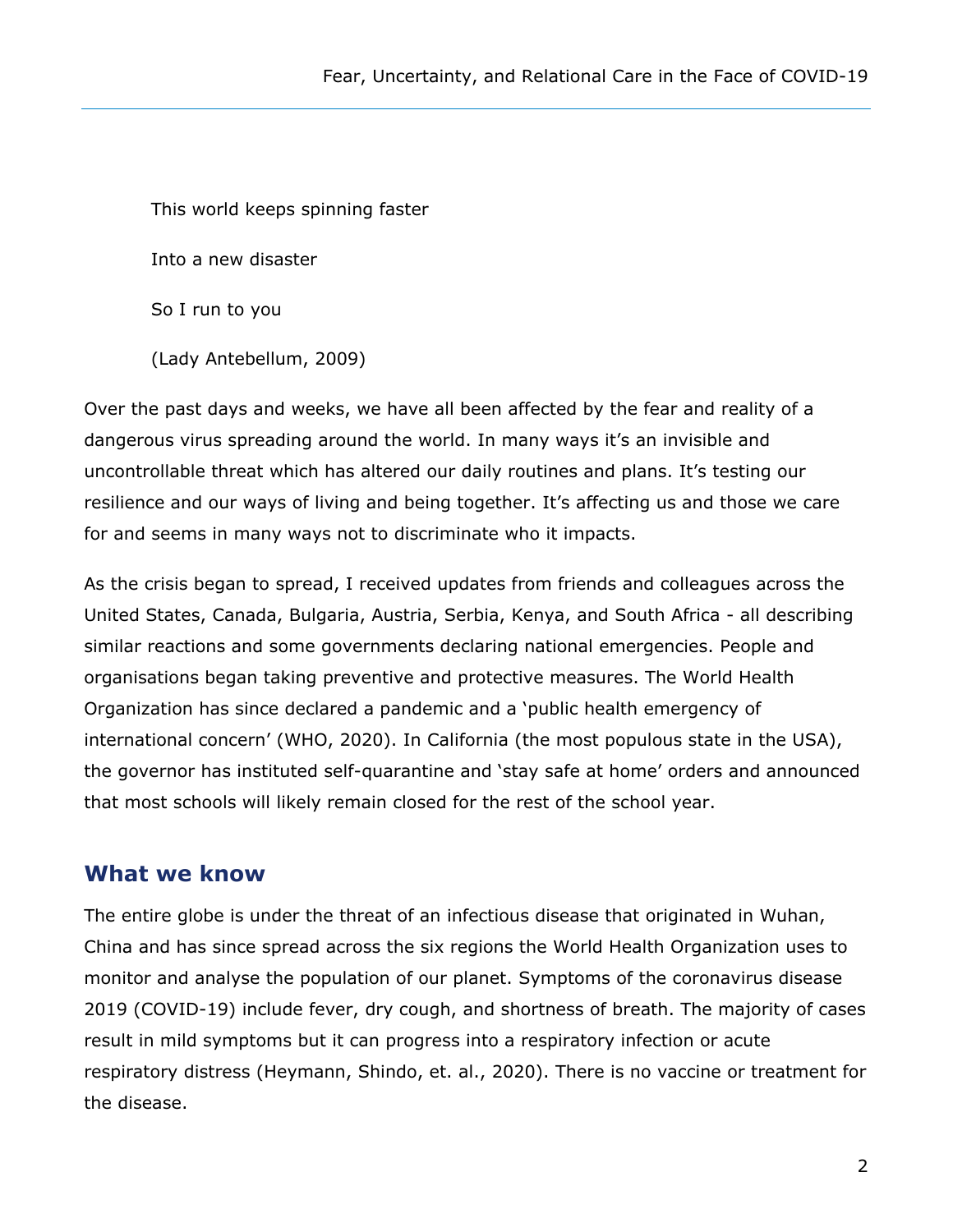We know that those who are older or have chronic conditions such as heart or lung disease, diabetes, or asthma seem to be at higher risk (Centers for Disease Control and Prevention, 2020). There is also growing evidence that children, while they can still carry and transmit the disease, may be more resilient to the virus (Xu, Li, Zhu, et. al., 2020).

We also know that the best way to protect ourselves and others is to clean hands often, avoid touching the face, avoid close contact, and to regularly disinfect frequently touched surfaces (e.g., door latches, phones, keyboards, faucets, light switches). Most countries are intentionally limiting physical proximity of individuals and groups in order to slow the spread of the disease so that healthcare systems are not overwhelmed and that as many lives are saved as possible. The effectiveness of these measures depends in large part on the cooperation of individuals with the suggested protocols (see

[www.flattenthecurve.com](http://www.flattenthecurve.com/)). Some governments and localities have proven to be better prepared and equipped than others.

#### **A thought about language**

The terms 'social distancing' and 'self-quarantine' are now a part of our shared global vocabulary. It's clear the world needs distancing efforts from all of us to slow this current infectious disease. It's critical and will save lives. But let's not call it 'social' distancing. When I need room socially, I turn off the phone, disconnect from media, and tell people I'm not available. Let's call it what it is - physical distancing or simply distancing. Language is subtle yet can move us toward isolation or connection.

#### **When fear rises**

This certainly isn't the first time the world has had reason to fear. The fear of nuclear war is the closest I can relate it to my own childhood experience in the 1970s and 80s. The 1918 influenzas, SARS outbreak, and anthrax scares are in our textbooks and social memories. Yet it's rare that the entire planet faces such danger at the same time together. (Perhaps the closest related current threat is the environmental crisis which many ignore or deny.) Being open about the fear this situation has caused is the first step in sorting out how to handle what is happening to us.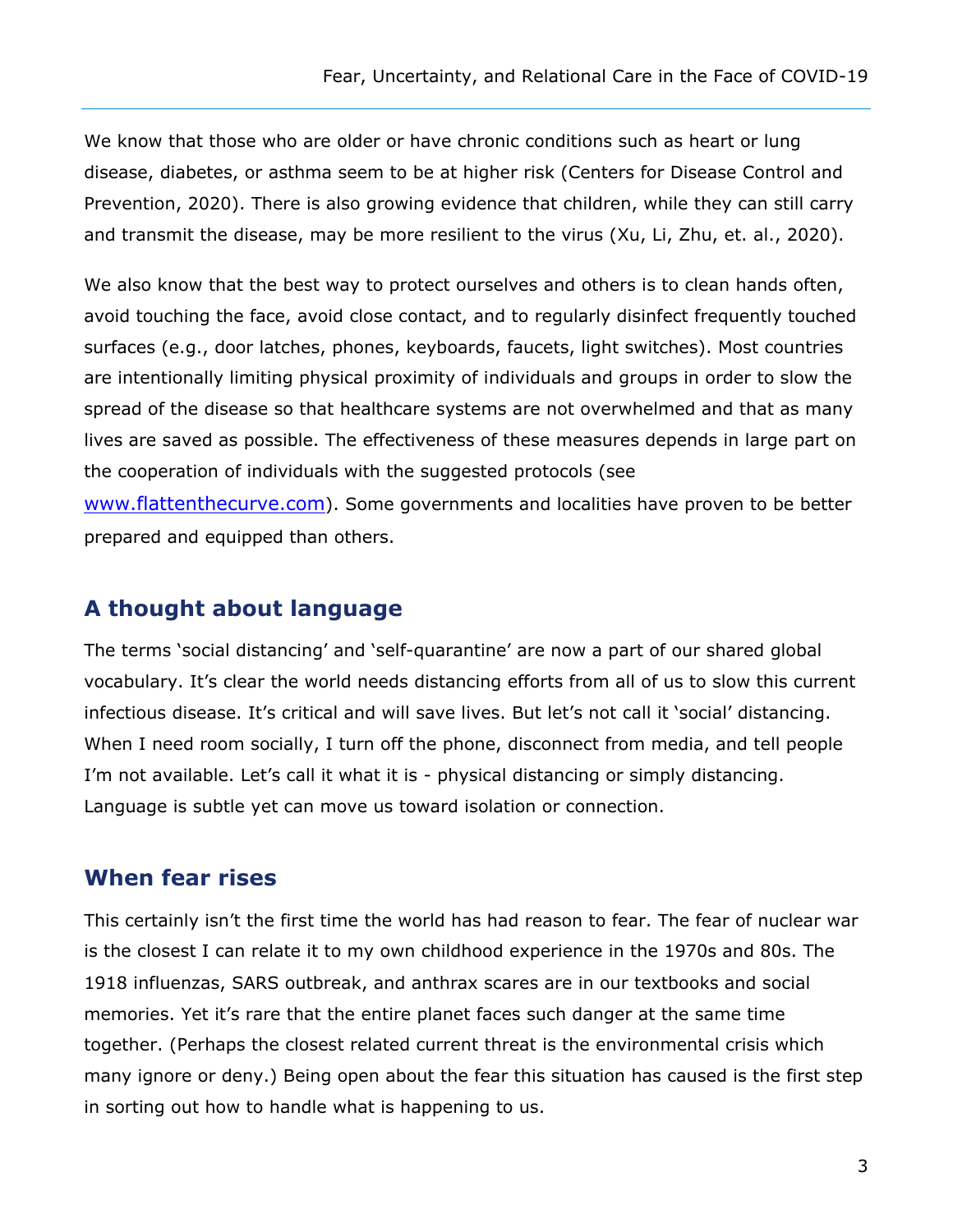Over the past weekend I have talked with adults who have removed rope from around the neck of a child, talked a teen off the edge of a bridge, and worried sick as a teen runs away. Kids whose short lives have already been disrupted are scared of the unknown. Adults who care for them are scared for their wellbeing, their families, and their jobs. Anxiety is higher for everyone which is not helpful when trying to nurture calm and regulate emotions. Yet maintaining connection with one another is the most powerful thing we can do in the midst of these dangerous moments.

Fear has a purpose – it alerts us to danger, informs and causes a pause and focus of attention. Operating out of fear, however, is not a place we want to live in or stay in. It affects our body and keeps us in a reactive state. Our state of mind plays an integral role in how we approach our day and all of the decisions we make in the course of it unfolding. It impacts our own self-regulation and control as well as our social engagement (Porges, 2011).

There's also a lot of confusion and misunderstanding being spread which contributes to uncertainty and fearful responses. Some are overreacting and hoarding food and supplies that others need, while some are underreacting and ignoring public health directives designed to help with the spread of the disease. One phrase we repeatedly see on announcements related to the virus is the words 'out of an abundance of caution'. We do need attention and carefulness in our response. But we certainly don't need it in excess.

Either something is necessary, and should be done, or is unnecessary and shouldn't be done. One justification for acting out of an abundance of caution is calming public fears. But do these actions actually calm public fears, or do they make a threat seem bigger than it really is? A better approach is to be transparent about what we know about risks, what science says we should do to minimize those risks, and maybe most importantly, be clear about what we don't know. A transparent approach to communicating risk has been shown again and again to be more effective than trying to obfuscate the facts and make one sweeping decision "out of an abundance of caution" (Sell & Boddie, 2015).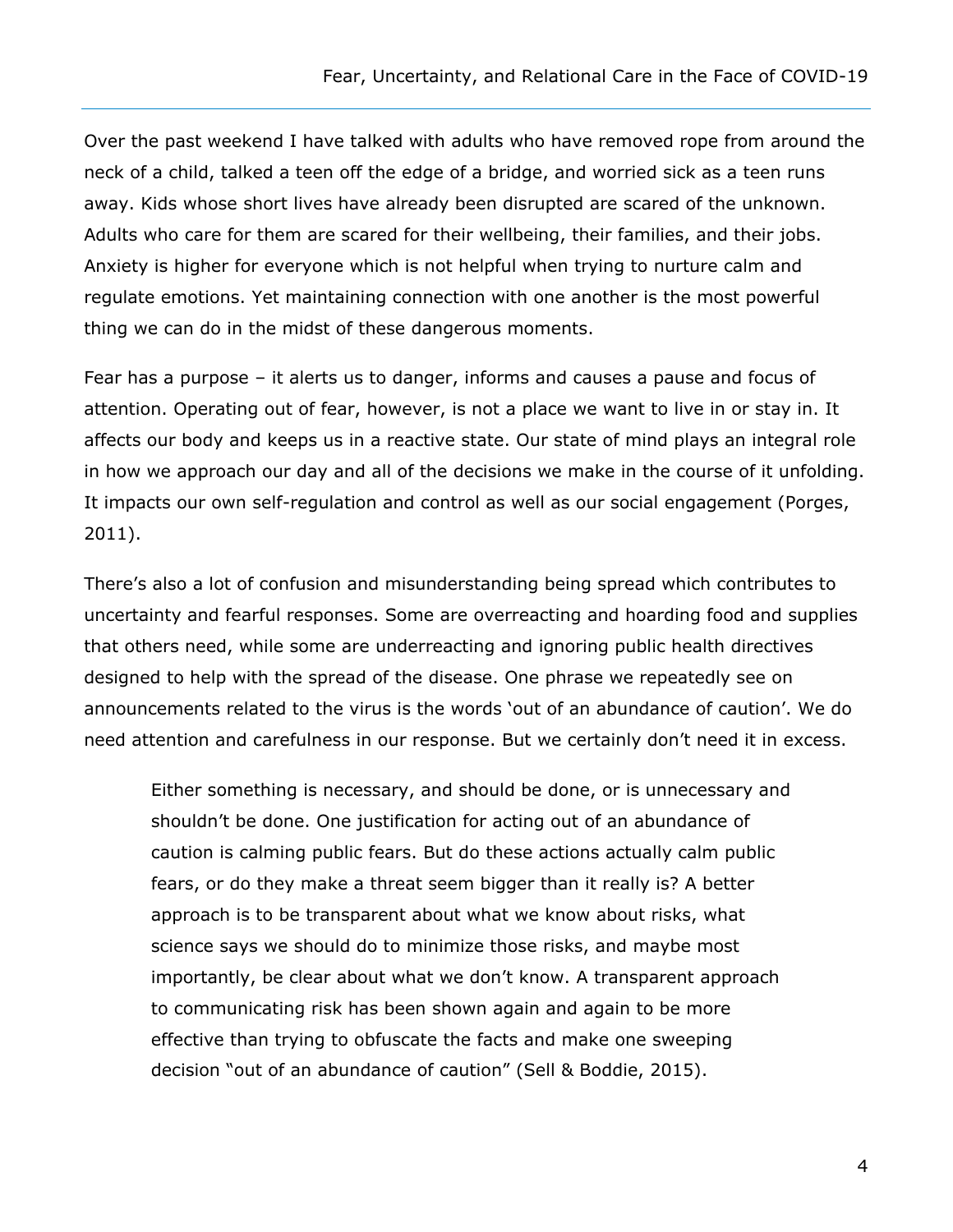When we live in and act out of fear it is difficult (if not impossible) to make a good assessment of our situation and decisions about what we need to do. It doesn't mean we avoid or eliminate fear, but it does mean we put effort into balancing it and not being overcome by it. Overexposure to news and media, especially, can spread anxiety which limits sound decision making.

#### **Holding fear**

For those of us caring for others, both young and old, we have a role in holding fear for others. This means that we filter news and the impact of the virus as appropriate to age, development, and understanding while being transparent about the risk and danger. It means that we keep balance in our own mind by staying grounded and focused on what we can do rather than what it out of our control. Many of those we care for are shifting from living and interpreting life from past trauma and abuse which makes the world feel (and is for many) unstable and dangerous. Holding fear doesn't mean denying the threat is real. It means being honest, sensitive, and transparent with ourselves and others.

One example of holding the fear and anxiety is the way in which distancing is explained to young people. Imagine a group of kids who live in a temporary children's shelter (or even a few kids in a family home setting) being gathered in a huddle and told the following by an adult who is in charge of their care:

Listen up. This place is now on lockdown. We're going sterile. No one is allowed in and no one is allowed to go out. The whole world is scared and we don't want you to get sick and have to go to the hospital. People are dying. If you touch anything you could get infected, too. If you get bored sitting around that's tough. There's nothing we can do about it and you should be grateful that we're here to take care of you because we could be home with our own families.

Such a talk doesn't hold fear at all. It passes it along and, in fact, adds stress and fear when the kids are made to feel responsible for the position of the adult. It puts distance between the two individuals. When kids experience us as anxious it increases their own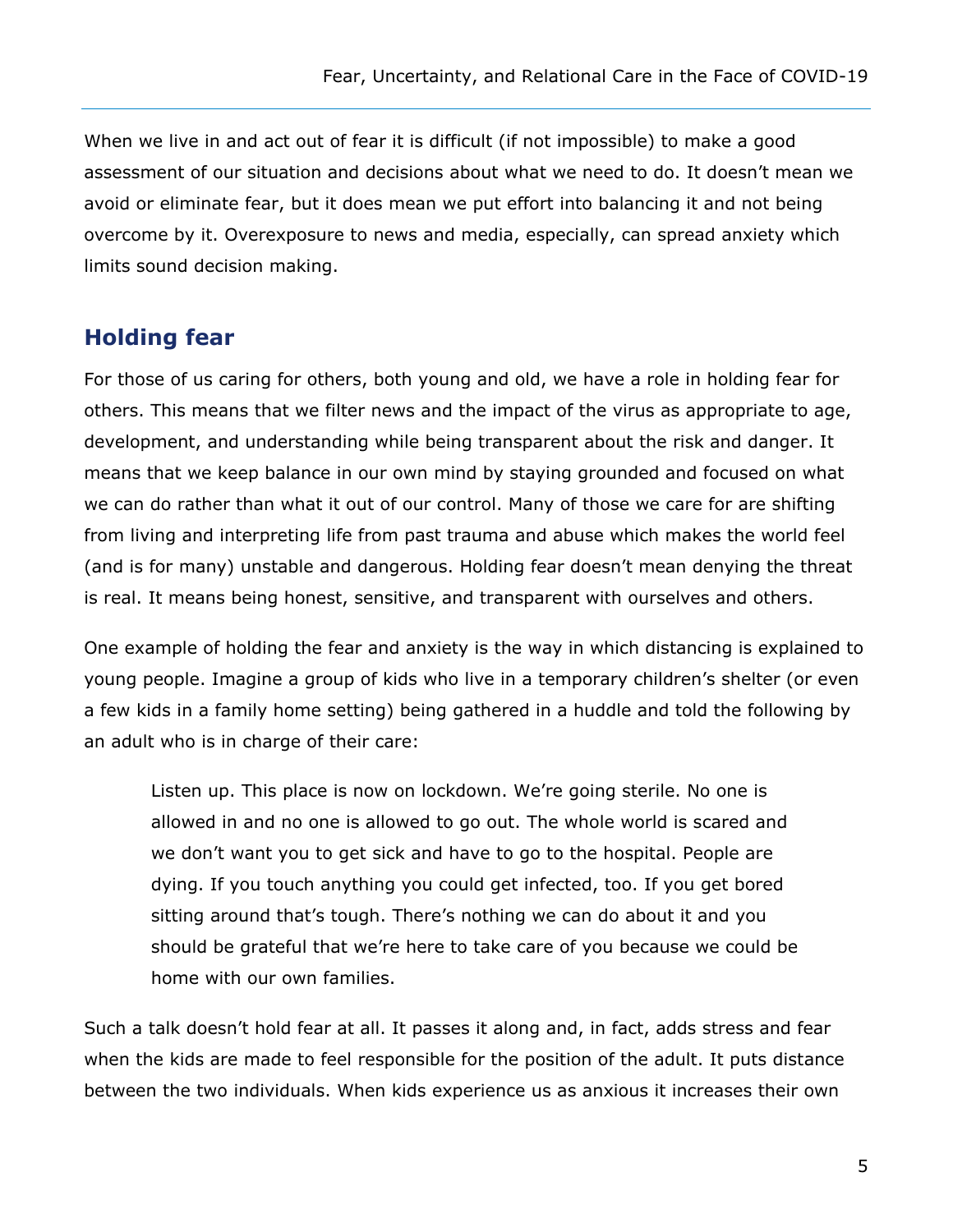stress. I would like to say this sort of talk doesn't happen but I hear and see things similar to it all too often.

Now, imagine the same group of kids being asked to huddle up and the adult says the following:

Hey everyone. Thanks for sitting down to talk for a minute. We've all heard bits about the scare that's going around right now. It's a big deal and something for us all to take really seriously. In fact, we want you to know that we care about you enough to protect you from who comes in and out of this house. We've put some measures in place and have plans just in case any one of us gets sick. We're going to stick inside and close to the house – mostly to avoid being in groups of people for a while. Together we'll find some fun things to do and stay safe. Some of the adults around here have been preparing a long time to protect us when something just like this happens.

What do you notice is different in this second example? For starters, the speaker emphasises it as a shared experience rather than a talking to or at the kids. It's transparent and honest while delivered with a context of safety and hopefulness that we will get through it together. The first approach increases stress and anxiety. The second approach deals with the threat honestly and also attempts to mitigate undue fear.

Of course, there are numerous details (especially when working within secure out-ofhome environments) that need to be attended to and we don't intend to minimize the complexity of such a situation. In the past few days I've had discussions related to short and long term contingency planning that is leaving the best and most experienced of us with so many unknowns. In this context it is crucial that we remember our language, tone, and approach makes a difference in how others respond to our message.

For many the threat to daily living is real, especially for kids dependent on meals from school and those who work in the travel, entertainment, and service industries which are extremely hard hit by this crisis. Contingency planning and mid-course corrections will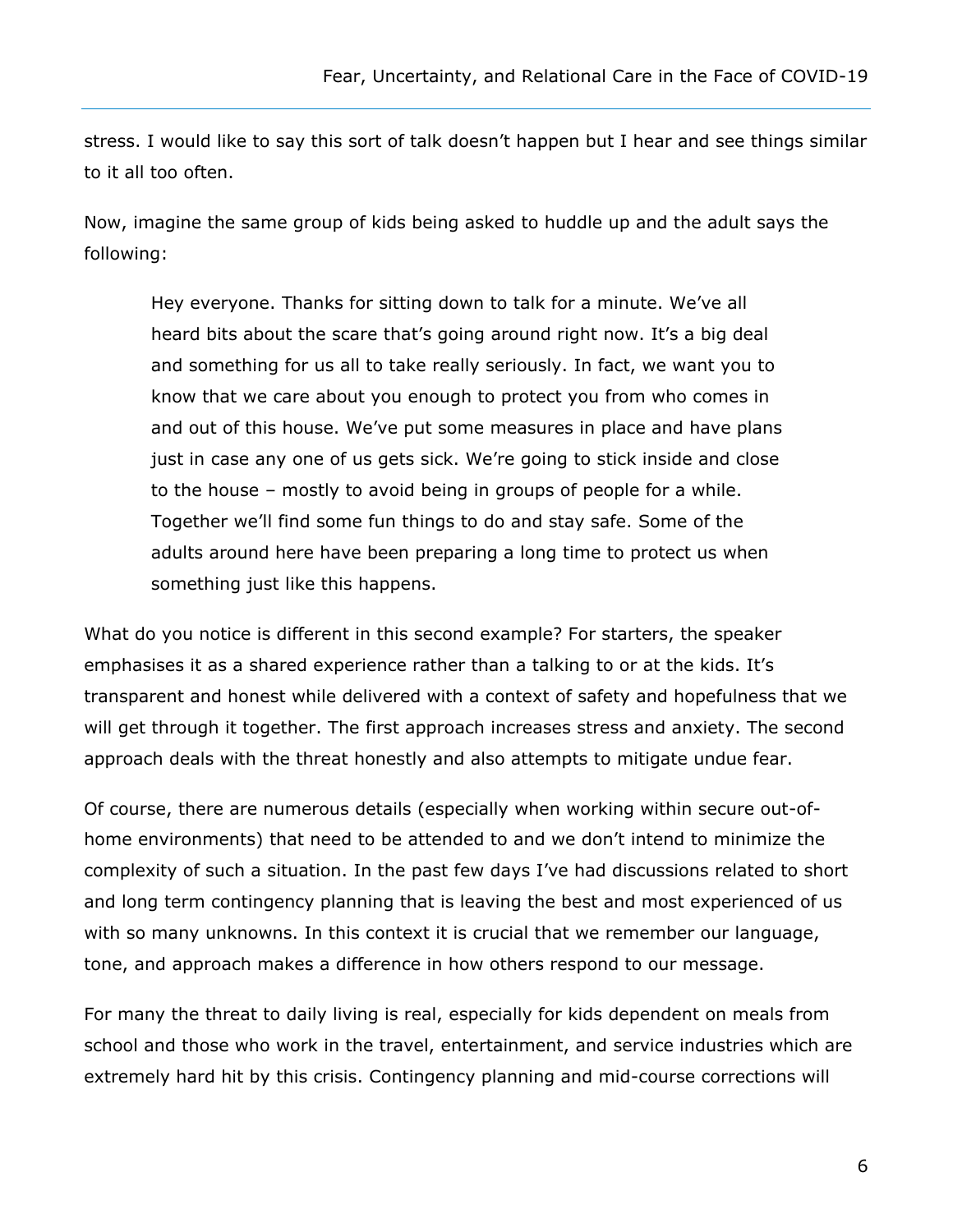certainly be on the forefront for parents and families as well as care supervisors and managers over the coming days and weeks.

#### **We've got this**

Those who spend their time in the field of caring for others (e.g., child and youth care practitioners, parents/foster parents, nurses, public health workers, elder caregivers) know they are most needed in times like the present. It's an aspect of our work and life that brings meaning and purpose to what we do  $-$  in spite of the inherent challenges, risks, and hardships the job brings. We know from experience that holidays don't always mean a day off, that working schedules force us to shape a different lifestyle than many of our family and friends, and that the experiences of caring for people with troubling pasts tend to lead to an understanding of the world and the human condition that the average person is not aware of. In a way it's both a burden and a gift to care for others in such a way.

What the world needs right now is a lot of what we're already good at. It's in our ethics, our competencies, our skills, and our ways of caring. It is in who we are and how we go about out days. Think of some of the things that good caring (and good care givers) have always included:

- Showing up where we're needed when everyone else is gone
- Modeling and promoting good health and hygiene practices
- Handling ambiguity and changing circumstances with flexibility and grace
- Anticipating and meeting basic needs even when expressed in ways difficult to understand
- Planning and preparing for emergencies and contingencies in the course of daily events
- Protecting others from undue anxiety caused by news and media
- Creative approaches to education and learning beyond traditional models
- Caring for ourselves first so we can show up at our best for others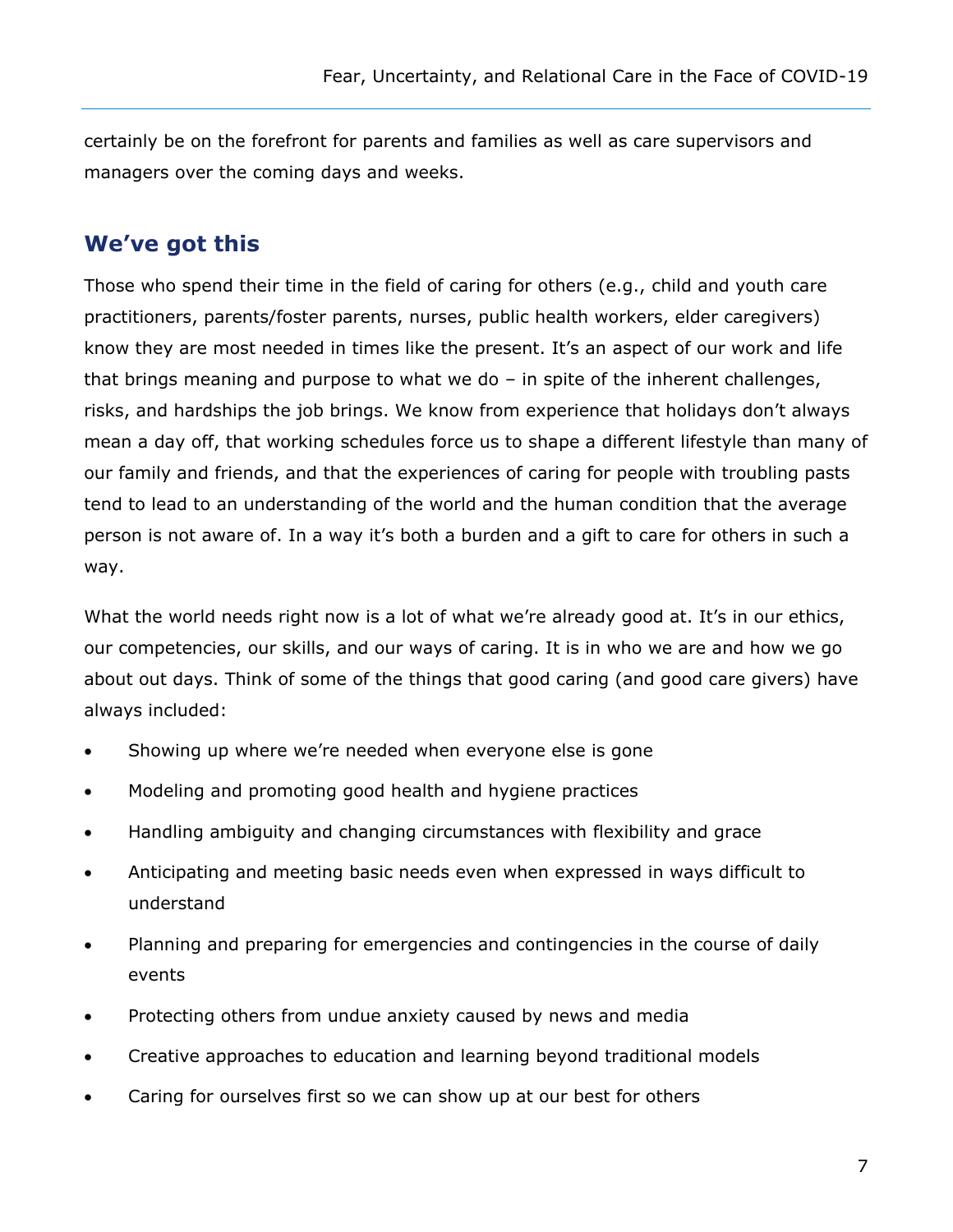In our role as caregivers it's no new task to care for those with particular health risks and needs (e.g., complex health issues, compromised immune systems), to supervise kids who need intensive support for daily living and co-regulation (e.g., increased supervision needs, support and safety for suicidal or other dangerous behaviors), and to advocate for equity and needs of those whose voice is too often overlooked.

In this challenging time, they need more of us than perhaps we think it is possible to give. They don't need us to panic or give in to our own sense of overwhelm. They need us to show love and be a source of strength:

This is one of, if not the most, challenging, worrisome, disruptive time any of us have ever faced. The ongoing support, encouragement, and love we display towards each other can serve as a vital component of our battle against a virus that shows no preference in terms of where it will attack and who will be its next victim. It is so important at this time to be a charismatic adult, a source of strength for others - and also to ensure that we take care of ourselves as well (Brooks, 2020).

The kids and families we serve and our colleagues are depending on us to be there for them. Let's live out our commitment to showing up and caring now more than we have ever before.

#### **Hope for our future**

We're thankful for the public health specialists, doctors, scientists, and bioengineers that are working on a solution for this pandemic. This global event will challenge and strengthen us. We have hope that we will get to the other side. As we move toward that day let's continue to be intentional in our living, show love and generosity, and stay committed to the course of relational caring. It is in this place where each one of us can be a source of strength and hope for others who are counting on us.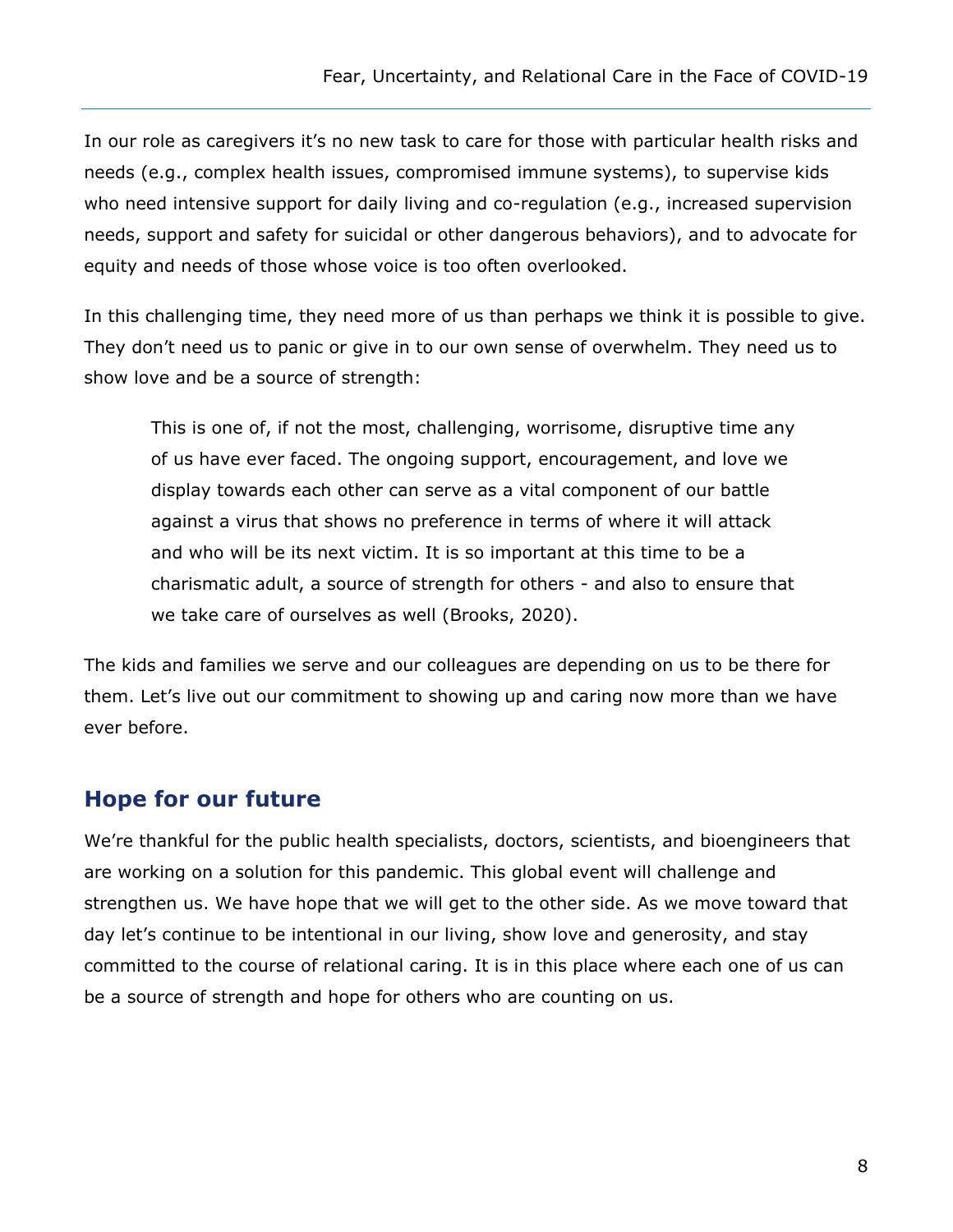# **References**

Brooks, R. (2020). *Resilience in the face of COVID-19.* Retrieved from <https://www.drrobertbrooks.com/resilience-in-the-face-of-covid-19>

Centers for Disease Control and Prevention. (2020). *How to protect yourself.* Washington, D.C.: U.S. Department of Health & Human Services. Retrieved from <https://www.cdc.gov/coronavirus/2019-ncov/prepare/prevention.html>

Heymann, D., Shindo, N., et al. (2020). COVID-19: what is next for public health? *The Lancet, 395*(10224), 542–545. Retrieved from [https://www.thelancet.com/journals/lancet/article/PIIS0140-6736\(20\)30374-](https://www.thelancet.com/journals/lancet/article/PIIS0140-6736(20)30374-3/fulltext) [3/fulltext](https://www.thelancet.com/journals/lancet/article/PIIS0140-6736(20)30374-3/fulltext)

Lady Antebellum. (2009). I run to you [Song]. On *Lady Antebellum* [Album]. Capitol.

Porges, S. (2011). *The polyvagal theory: Neurophysiological foundations of emotions, attachment, communication, and self-regulation.* New York, NY: Norton.

Sell, T. & Boddie, C. (2015). *Out of an abundance of caution.* Baltimore, MD: Johns Hopkins Bloomburg School of Public Health, Center for Health Security. Retrieved from [http://www.bifurcatedneedle.com/new-blog/2015/7/22/out-of-an-abundance-of](http://www.bifurcatedneedle.com/new-blog/2015/7/22/out-of-an-abundance-of-caution-an-overused-phrase)[caution-an-overused-phrase](http://www.bifurcatedneedle.com/new-blog/2015/7/22/out-of-an-abundance-of-caution-an-overused-phrase)

World Health Organization. (2020). *Coronavirus disease 2019 (COVID-19)* (Situation report 47). World Health Organization*.* Retrieved from <https://apps.who.int/iris/handle/10665/331444>

Xu, Y., Li, X., Zhu, B. et al. (2020). Characteristics of pediatric SARS-CoV-2 infection and potential evidence for persistent fecal viral shedding. *Nature Medicine.* Retrieved from <https://www.nature.com/articles/s41591-020-0817-4>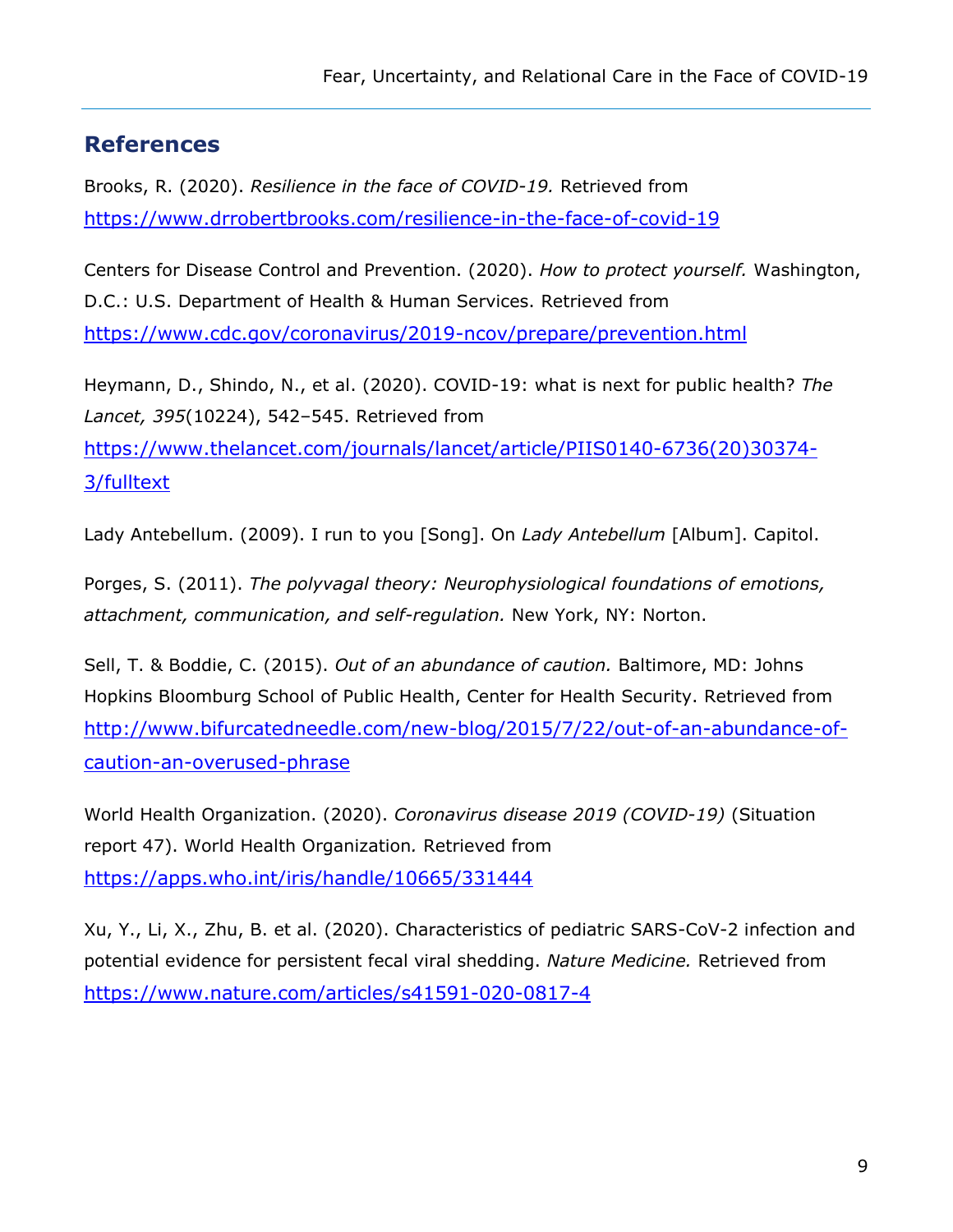# **Questions for reflection and discussion**

Dr Kelsie Tatum Martinez

- 1. Describe the way(s) that the increased stress related to the COVID-19 pandemic is activating past hurts and traumas among our kids.
- 2. 'Holding space' means being with someone in a supportive manner without judging, fixing, or adding to their burden. What, for you, are the most challenging parts of holding space for others to feel fear and uncertainty during this time? When you are feeling afraid and uncertain, who holds that space for you or how do you hold that space for yourself?
- 3. What personal or professional value(s) and ethic(s) are driving your willingness to show up (physically or emotionally) for our kids and our team during this stressful time?
- 4. Reflect for a moment on the language you've used or heard others use to describe the situation at hand. What messages have been helpful? And what adjustments would you make to help the language feel meaningful and supportive to you or to our kids? Practice speaking these messages out loud to one another, so you feel ready to have the same conversations with our kids.